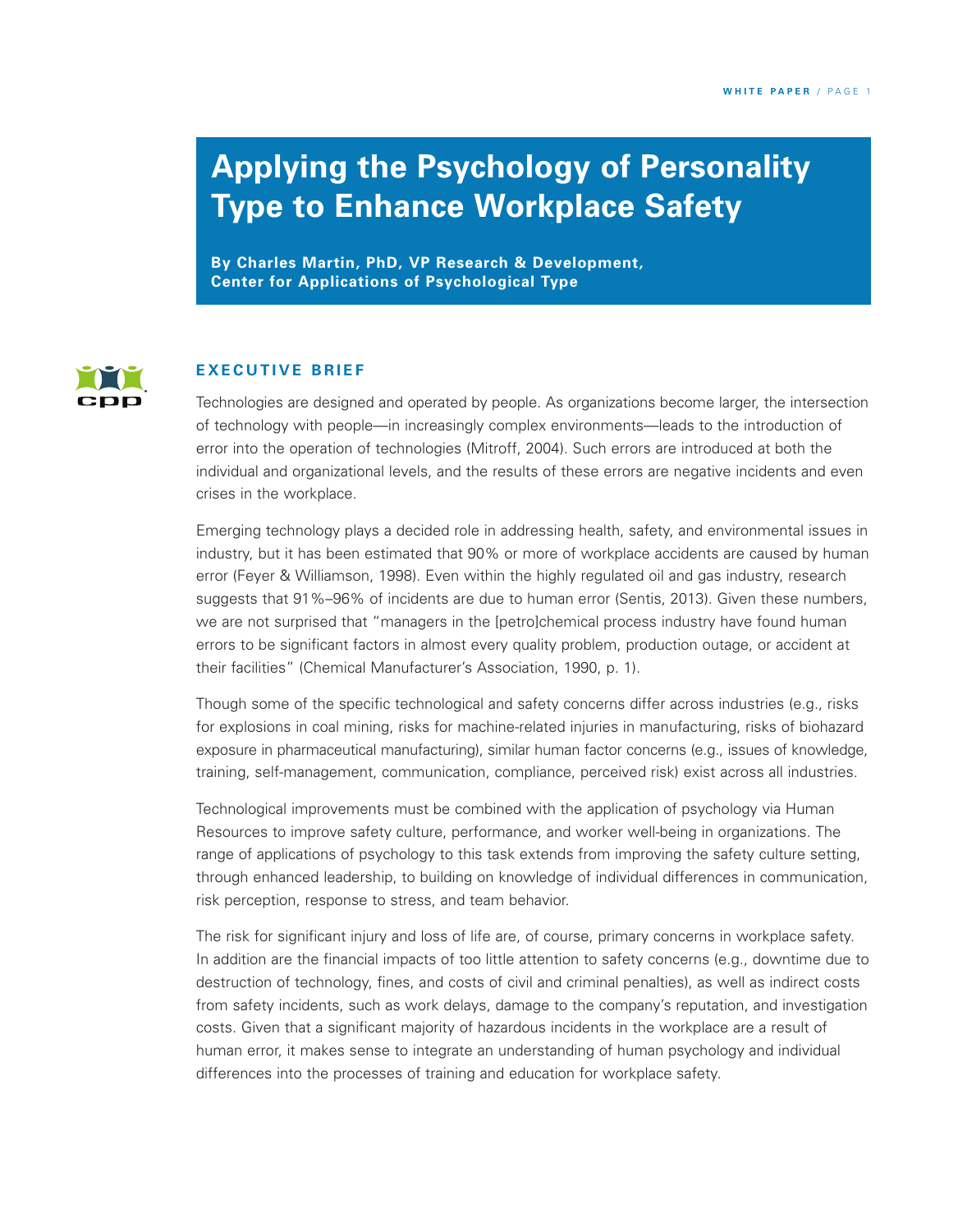# PERSONALITY TYPE INFLUENCES IN RISK PERCEPTION, RISK **R ES P O N S E , A N D D EC IS I O N M A K I N G**

In the context of workplace safety, a conceptual and practical link exists between worker assessment of risk and workplace behaviors that are more or less safe. For example, one of the contributors to workplace accidents is not just error but actual violations by individuals and supervisors, which can be influenced by both individual and organizational factors (Reason, 1990).

At the individual, supervisory, and team level, perception of and communication about risk influences a person's judgment about which actions are safe to take. Research has demonstrated links between personality type—as indicated by the *Myers-Briggs Type Indicator* ® (MBTI ®) assessment and risk perception, risk seeking, and risk aversion. Personality type mediates one's likelihood to focus on benefits of an action versus the potential hazards of an action—and the perception of the value of engaging in a behavior can be potentially modified by how the risks are framed. In general, the literature indicates there are stable predispositions in one's personality to be risk averse or risk seeking. Intuitive and often Perceiving types tend to be more consistently risk seeking, whereas Sensing and Judging types tend to be more consistently risk averse (Kowert & Hermann, 1997;

Li & Liu, 2008). The relationship between risk response and Extraversion is less clear, though where evident, risk seeking is more related to Extraversion.

Additionally, Harker, Reynierse, & Komisin (1998) found that independent observers agreed in their ratings of behavioral descriptors of individuals whose types were known but not to the observers. In those ratings, researchers found clear links between MBTI preferences and behaviors that—for our purposes can be seen to relate to issues of workplace safety and risk management. The authors, for example, found a relationship between preferences for Introversion, Sensing, and Judging (ISJ) and behaviors such as "likes tested routines," "likes tried methods," and "cautious."

# THE MYERS-BRIGGS® **FRAMEWORK**

The Myers-Briggs Type Indicator® (MBTI®) instrument is the world's most popular, and most trusted, personality assessment. Based on Carl Jung's theory of psychological types and backed by decades of scientific research, it has helped millions of people worldwide gain insights into themselves and how they interact with othersand improve how they communicate, learn, and work.

Everyone uses all eight of these preferences but tend to rely on and develop one in each pair more than the other. Each individual's four preferences (one from each pair) combine to form one of

16 possible personality types, signified by a four-letter code (e.g., ESTJ). These preferences are innate, "inborn predispositions" that interact with and are shaped by environmental influences and our own choices.

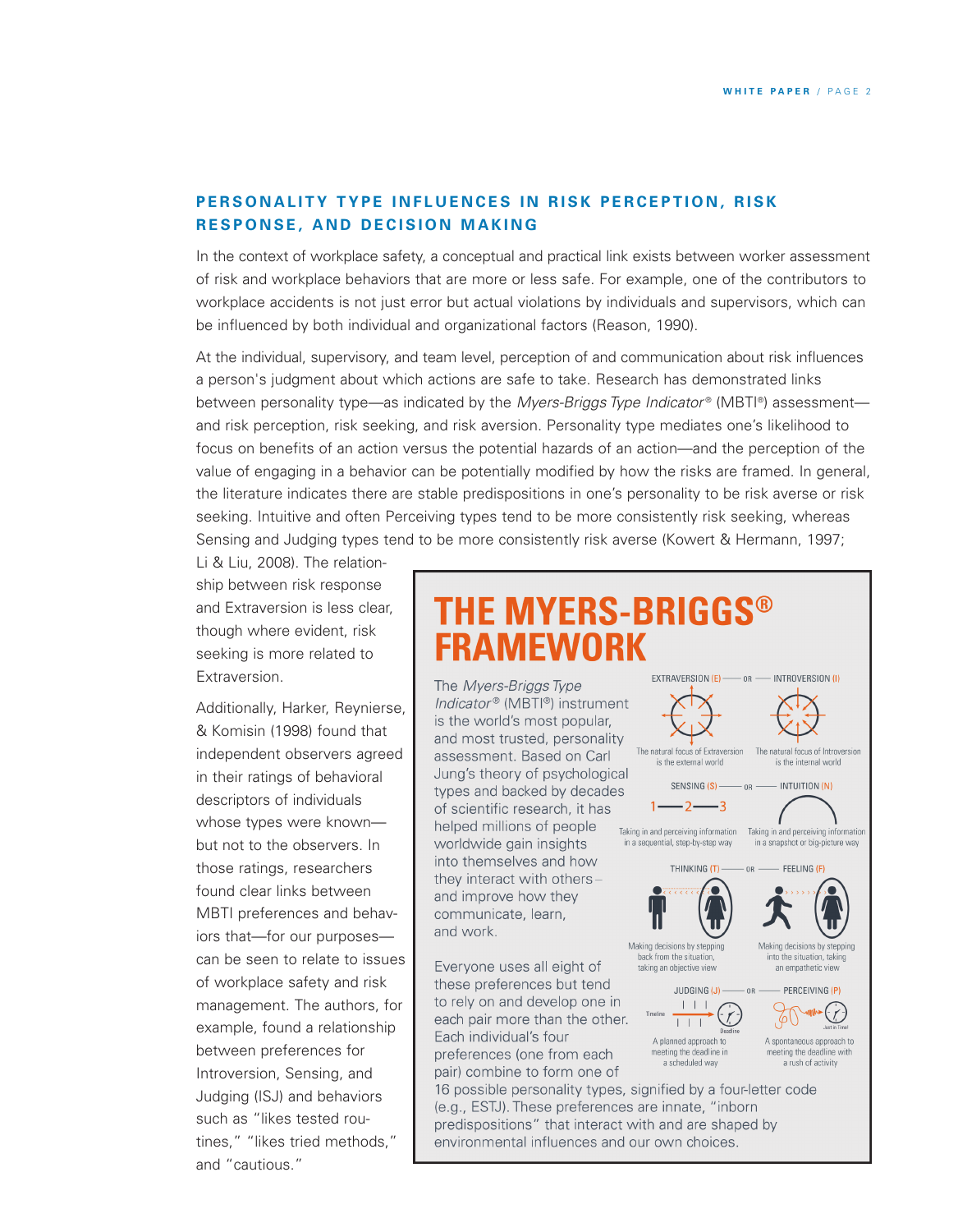The relationship between personality type and risk assessment, however, is not simply a direct one, with characteristics of the decision environment and objective information interacting with personality type to determine an individual's assessment of risk. Blaylock (1985), for example, found that personality type's influence on a person's assessment of risk varied depending on how structured the decision environment was. The question thus became, In what situations is risk perception a function of cognitive style?, and findings revealed useful information, such as that changes in the structure of the environment have more impact on a Feeling type's perception of risk than they do for that of a Thinking type. Also, people with preferences for Sensing–Thinking (STs) or Sensing–Feeling (SFs) have similar opinions about shifts in riskiness caused by changes in hard data, while Intuitive Thinking types (NTs) and Intuitive Feeling types (NFs) are differentially affected by hard data about potential risks. Again, this speaks to the importance of understanding type differences as we educate workers about workplace safety and potentially hazardous behaviors.

Another way in which type interacts with the decision environment suggests that there can be a backlash effect with individuals whose style is typically rule driven. Stetson (2007) showed, for example, that Sensing–Thinking–Judging (STJ) types, in highly structured environments with clear rules, actually increased their likelihood of rule breaking as potential monetary penalties increased. An understanding of personality type gives insight into this kind of counterintuitive behavior and why self-awareness and self-management are critical components of any safety training.

Other literature, too, suggests that Intuitive types and Sensing types evaluate risk differently (Rifkind, 1975; Kowert & Hermann, 1997) and are additionally influenced by whether the emphasis in the information is on potential gain or potential loss. Risk tolerance and its impact on decision making has been found to relate to Thinking and Feeling preferences as well, with Thinking types sometimes found to be more risk tolerant and Feeling types more influenced by risk of loss (Filbeck & Hatfield, 2005). Note how either quality has benefits or downsides depending on the environment and behavior required, and how awareness of an employee's type can offer insight into both strengths and training needs—for example, tolerance of risk can be a strength but becomes dangerous when it minimizes the perception of risk in a hazardous environment. In all cases, organizational trainers should be aware of the distinctions between individuals who prepare to take risks and those who seek risks (Levenson, 1990), as well as how the training needs of those who are risk averse and those who are risk insensitive, for example, may differ.

Where workplace safety is concerned, there is evidence that personality variables influence how risk is perceived and differences in the relative value of possible benefit in an action versus possible costs. In short, personality type can affect how an employee might focus on the benefit of a workplace action rather than on the hazards of the action. How potential actions and their consequences are framed is also known to influence how a risk–benefit scenario is perceived. In addition, we know there is differential effectiveness of hard data for influencing different types in assessing risk. Knowledge of type differences in risk assessment—and how framing and communication can affect motivation—offers a rich ground for enhancing the effectiveness of training for increased safety in the workplace.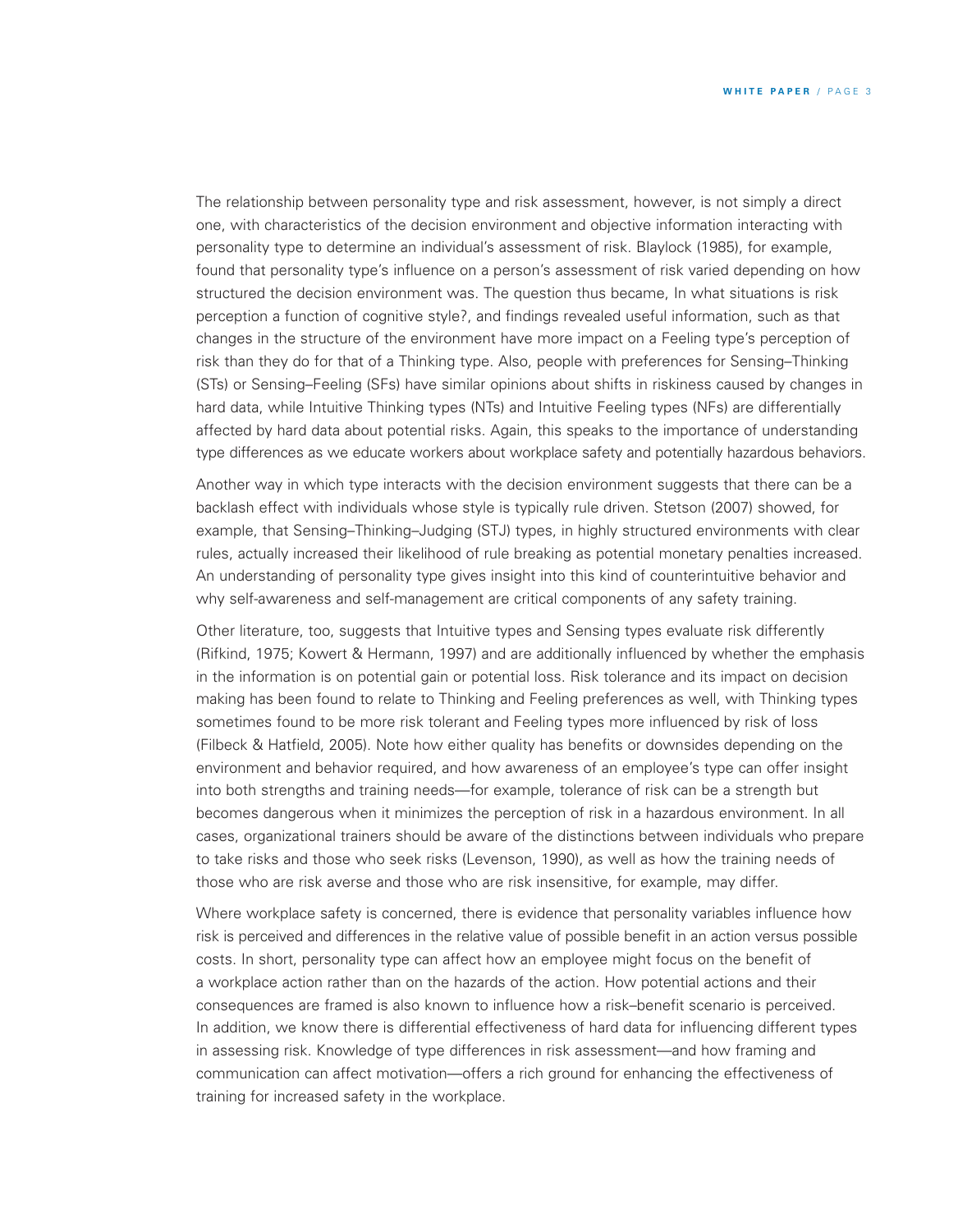# **IMPACT OF TYPE ON LEADERSHIP, ORGANIZATIONAL PROCESSES, COMMUNICATION, AND TEAM BEHAVIOR**

Error finds its way into the operation of technologies through people's actions—and through problematic organizational processes that allow or even unintentionally support behaviors that enable errors and consequent safety incidents to occur. The Human Factors Analysis and Classification System (HFACS) developed by Wiegmann and Shappell (2003) outlines individual, supervisory, and organizational contributions to workplace safety and safety incidents. Problematic organizational processes can include a "silo" mind-set regarding organizational functions, related communication channels that are sanctioned, time- and money-saving pressures, and reward systems that indirectly support unsafe behaviors and violations or discourage the challenging of operating procedures that may be unsafe.

Such global and systemic considerations are the concern of the leader—both formally and informally—and affect safety culture. Effective leadership means being aware of long-term financial, employee, and social consequences of decisions; attunement to cross-function considerations; communicating in ways that elicit action; challenging standard processes that hinder rather than help the organization and its people; and having the courage to push for culture change and movement forward. Responding to incidents and crises after the fact isn't enough; planning for such incidents must precede response (Mitroff, 2004).

Leaders who want to improve both performance and safety in the organization must not only be able to make and implement decisions but also be open to input from internal stakeholders (e.g., those who do the work and observe the hazards directly). Understanding personality type provides key insights into the strengths and developmental opportunities for individual leaders—and particularly in the domain of balancing being open to information and making and implementing effective decisions (Fitzgerald, 1997). In MBTI terms, this means making the most effective use of one's preferences for Sensing or Intuition and for Thinking or Feeling.

Effective leadership needs to happen at the on-site work team level as well as at the executive level, and there are a variety of resources that can help leaders, coaches, and trainers ensure that leaders are working as effectively as possible (Pearman, 1999; Richmond, 2008). One component of effective leadership and management is learning to communicate effectively across different types—through understanding differences among team members in terms of preferred mode of communication and differences in motivation. Personality type literature certainly has numerous suggestions and practices for matching the preferred modes of communication and learning of people with different personality types (Allen & Brock, 2000; Dunning, 2003; Lawrence, 2004). The implementation of such practices, combined with an understanding of differential perceptions of risk, can help ensure maximum information transmission and acquisition regarding environmental and safety issues.

Also on the topic of communication, a sample of industrial safety and health engineers suggests that their preferred operating style is related to their preferences for STJ (Schaubhut & Thompson, 2008). This presents an interesting question for those whose job it is to transmit/translate the concerns of the engineers to those "on the floor" who are faced with safety issues in their everyday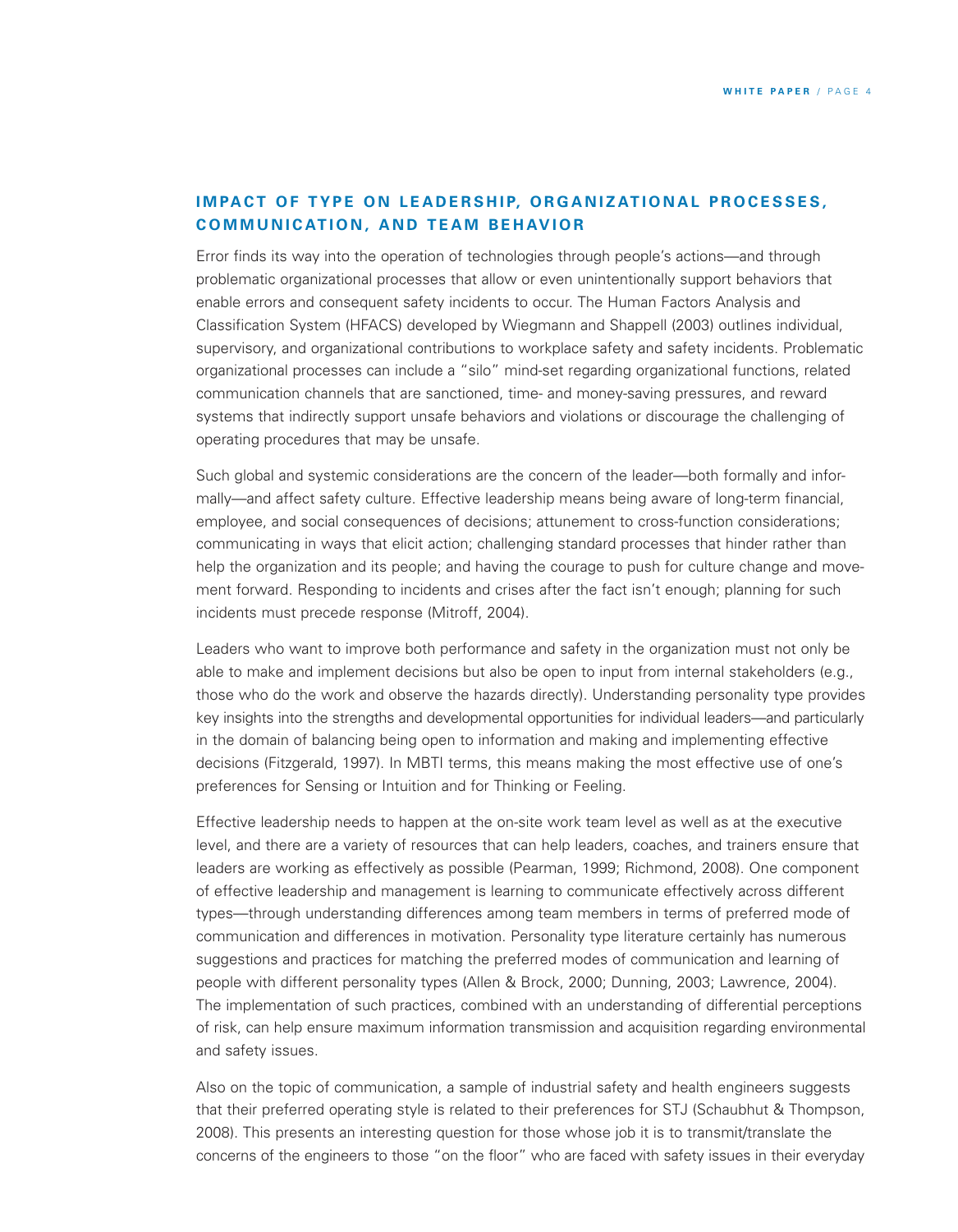work—that is, those who must learn and act on procedures designed to reduce hazard/risk. Again, we see the importance of learning to communicate across type, both for safety professionals and team leaders.

Johnson (2001), a communication specialist and health physicist, developed some general recommendations for safety specialists in communicating in courtrooms and with other nonscientific parties about the nature of risk. Johnson's recommendations make use of an understanding of Sensing–Intuition and Thinking–Feeling preferences (processes known to affect learning and communication) in crafting one's message for appropriate impact. Johnson emphasizes, for example, the importance of using the language of practical experience, as well as non-abstract and nontechnical language, to communicate about risk and safety hazards to nonscientific listeners. The author emphasizes that how we communicate influences the perception of risk, which is what motivates people's decision making. Such recommendations have relevance in the teaching and training of workers about safety procedures.

Developing knowledge of personality type can not only increase the effectiveness of teaching and training but also enhance team effectiveness and reduce the impact of factors contributing to safety incidents. Particular concerns regarding teamwork, for example, include how team members handle communication and conflict. We are aware that unaddressed conflict leads to a degradation of team performance. If conflict remains unaddressed, the quality of team communication goes down. One team member, for example, may share only the minimum information needed to carry out business with another team member. Such a team environment is not conducive to communicating about safety concerns.

Effective team leadership must allow disagreement on a team, so that concerns about work processes—including issues related to safety—can be heard, analyzed, and integrated to support optimum organizational functioning and employee health and safety. Research on personality type gives us insight into the impact of type on team processes (Hammer & Huszczo, 1996). Using knowledge of personality type can help build a safety culture in teams through providing clear suggestions for addressing poor team communication, handling conflict, and enhancing team effectiveness (Hirsh, 2003; Killen & Murphy, 2003).

# TYPOLOGICAL DIFFERENCES IN STRESS RESPONSE, COPING, SELF-AWARENESS, AND SELF-MANAGEMENT

Within the HFACS model, contributing factors to unsafe acts and the preconditions for unsafe acts include the employee's knowledge and skill, as well as cognitive, behavioral, and physical factors such as risk perception, overconfidence, stress, and mental and physical fatigue. In this domain, the link is clear between psychology and safety considerations—and we can understand the value of training and education.

The opportunities for training lie not only in education about safe operating procedures but also in increasing skills in self-awareness and self-management. Minimally this should include an understanding of one's cognitive, behavioral, and stress predispositions (e.g., an EJ's stylistic predisposition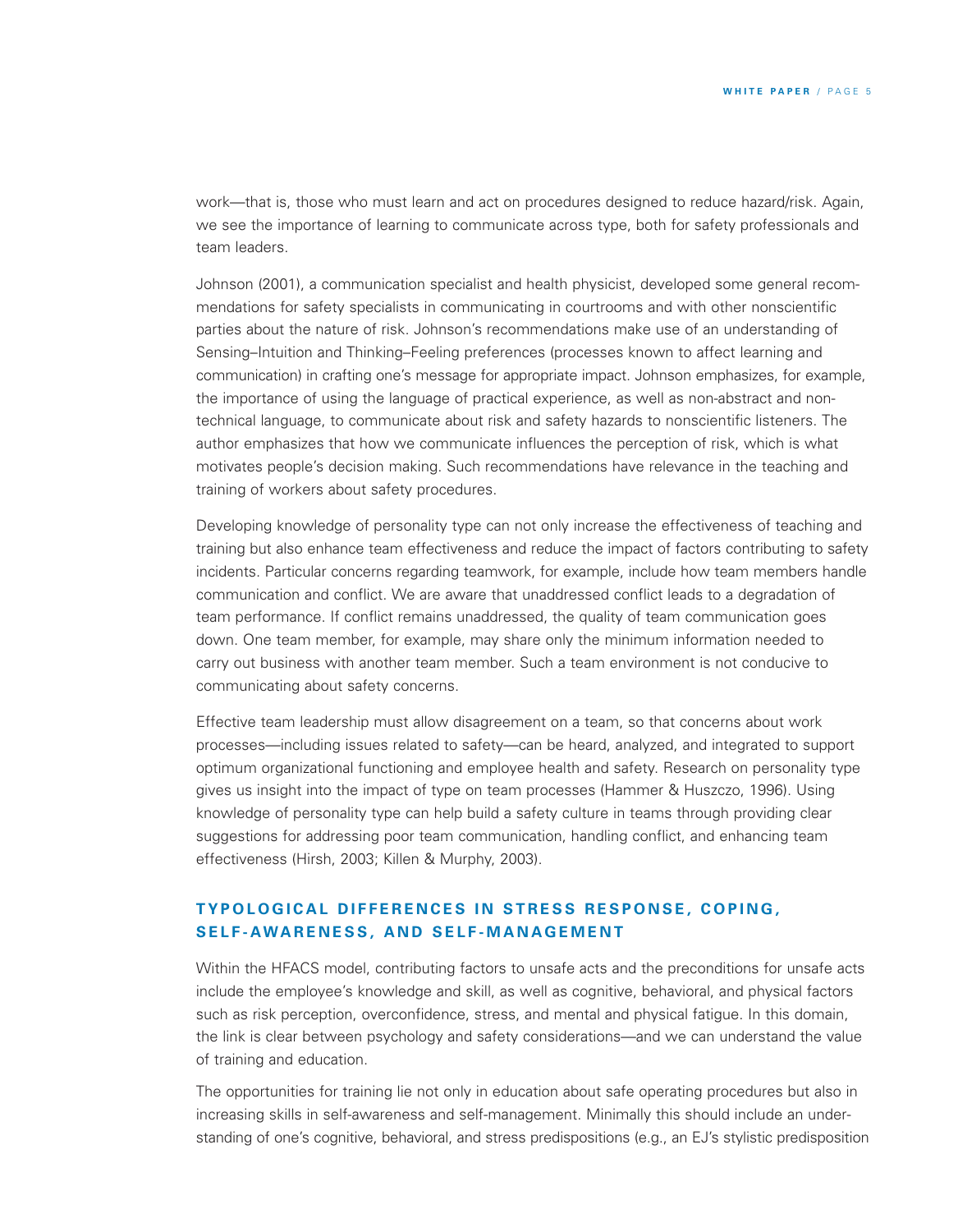to get the job done when under stress) that impact safety behavior, and should also include training to increase awareness and management of one's current cognitive and physical state (e.g., an EN learning to attend to signals of physical fatigue, signals normally off an EN's conscious radar).

One pathway linking psychology to safety considerations can be found in the differential responses personality types have to hazardous conditions. Koh (2005), for example, found that psychological factors correlated with MBTI preferences (specifically the Sensing–Intuition and Thinking–Feeling preferences) became relevant to a person's performance while he or she was using a respiratory protective device when there was enough inhalation resistance to cause distress. Awareness of such differences has value in the effective training of individuals to use such devices.

Knowledge of personality type can also provide insight into the perception of, and response to, psychosocial and physical stressors; armed with this information, training can target the unique needs of individuals' responses that mediate the link between workplace demands and injury. Allread (2000) conducted research designed to examine how an understanding of how personality type moderates the impact of physical workplace demands and psychosocial stressors helps clarify the causal mechanisms for workplace injuries. Allread's results indicated that personality theory can help us better understand the pathways by which individuals become injured while performing physically demanding work. Such research also aids ergonomists in designing the workplace to match more comprehensively the capabilities, limitations, and preferences of people with their job.

Poorly addressed stress has psychological and physical consequences and negatively impacts health, quality of life, occupational performance, and job satisfaction. Research on personality, coping, and stress gives us clear insight into phenomena that directly affect safe workplace behaviors. Although there are similar ways that all human beings respond to stress (Davis, Eshelman, & McKay, 2008), there are also differences among individuals in their stress response. Different personality types are stressed by different things, use different coping skills, show different signs indicating that stress is surpassing their coping skills, and ultimately respond to stress and burnout differently (Quenk, 2003). Davis-Johnson (1991) found personality type–specific coping resource deficits and consequently makes recommendations for type-sensitive and type-specific stress management training and burnout prevention programs.

Here lies an enormous opportunity for training in self-awareness and self-management to address preconditions for unsafe acts—through understanding one's own triggers and cues to stress, as well as ways unique to one's type for managing stress and fatigue—and for improving the foundation for effective decision making.

### **S U M M A RY**

Workplace safety is of critical concern in organizations. The direct impact to employee health and well-being is, of course, a primary consideration in building a safety culture. Possible injury and loss of life are the most direct consequences for employees—and for local residents, depending on the scale of a safety incident. There are financial and indirect costs for workplace safety incidents as well, ranging from loss of technology and delays to investigations, fines, and damage to the company's reputation.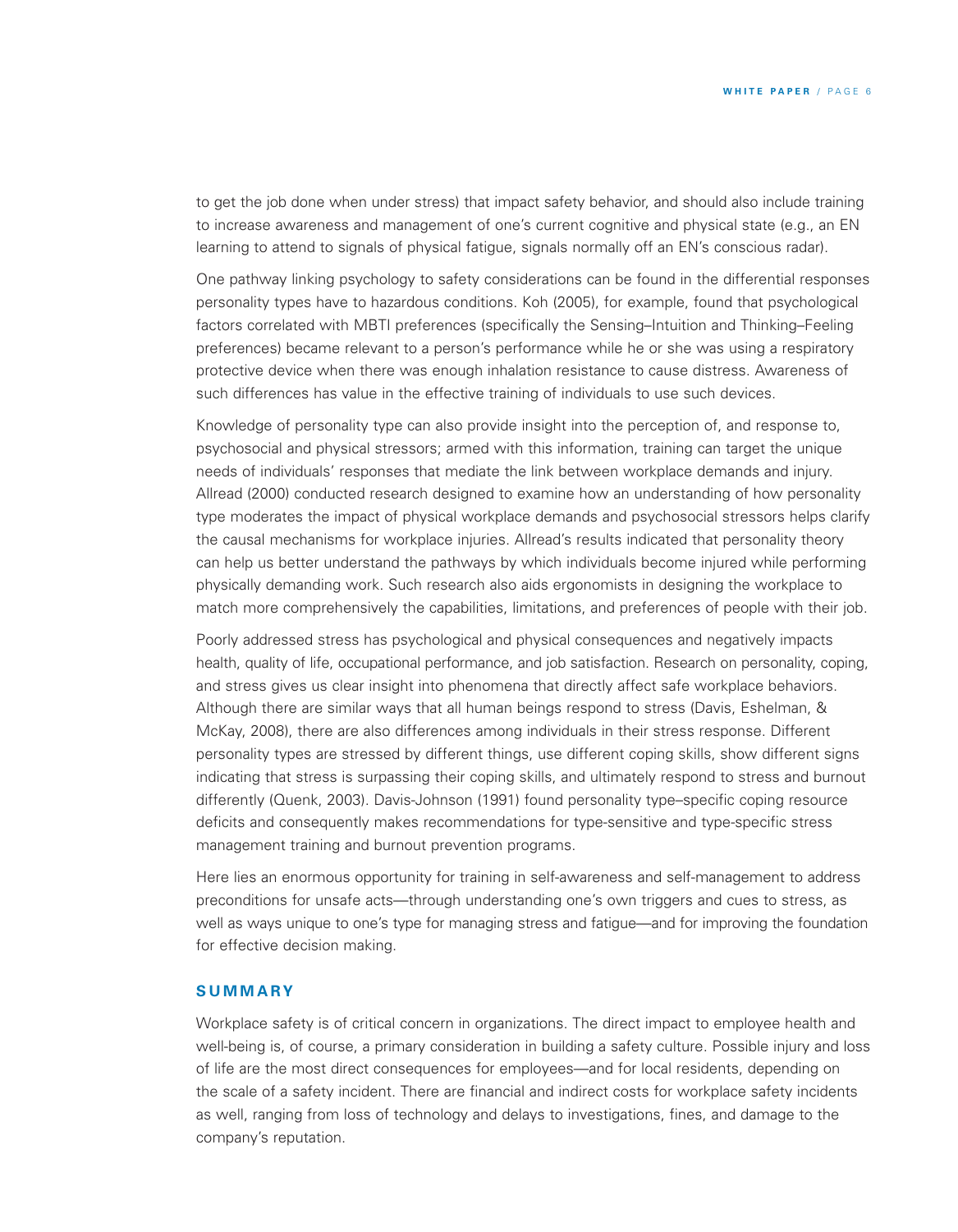Given the significant role of human error in workplace accidents and safety incidents, it is apparent that safety is as much an issue of human performance and psychology as it is an issue of technology. Though specific technological and safety concerns differ across industries, human factor concerns are similar across those industries.

Personality type provides valuable research-based insights into a variety of factors that can support workplace safety and help organizations address processes that lead to errors and safety incidents. An understanding of individual differences through use of the *Myers-Briggs Type Indicator* instrument can help build a safety culture—and ameliorate contributing factors in safety incidents—by addressing the impact of personality type on the following:

- *Leadership and organizational processes.* Global and systemic contributions to safety culture are the concerns of the leader. Effective leadership development provides the basis for addressing resource management, organizational climate, and processes that either support safety or directly or indirectly support unsafe acts.
- *Team processes.* Effective communication, constructive use of differences and disagreement, and the resolution of conflict are all critical to creating high-performing teams. Team culture and supervisory practices support safety or act as preconditions for accidents, errors, and violations.
- *Individual safety factors.* The role of personality type in intervening with individuals to enhance safe workplace behaviors represents fertile ground for opportunity that requires a multifaceted understanding and approach. Evidence suggests there are typological differences in risk perception and response, perceived stressors and response to stress, awareness of distress and fatigue, and utilization of coping skills. Training in personality type can provide individualized tools for self-awareness and self-management.
- *Training and education.* An understanding of personality and individual differences can enhance educational efficacy in safety training. Type-informed training can address different learning styles and needs in training, help develop an understanding of different motivations, and help bridge gaps between the style and professional mind-set of safety professionals and individuals being educated in safety procedures.

Personality type provides an accessible means for addressing the role of human psychology in workplace safety. The applications of type for enhancing safety and reducing error are wide ranging and extend through training and education to touch on leadership, organizational processes, team behavior, and individual self-management.

The benefits of training in personality type extend beyond its clear links to building a safety culture. Training in personality type inherently affirms the value of individual differences, and in this regard has additional value for the individual, for teams, and for organizational leadership in building not only a physically safe workplace environment but a psychologically healthy one as well.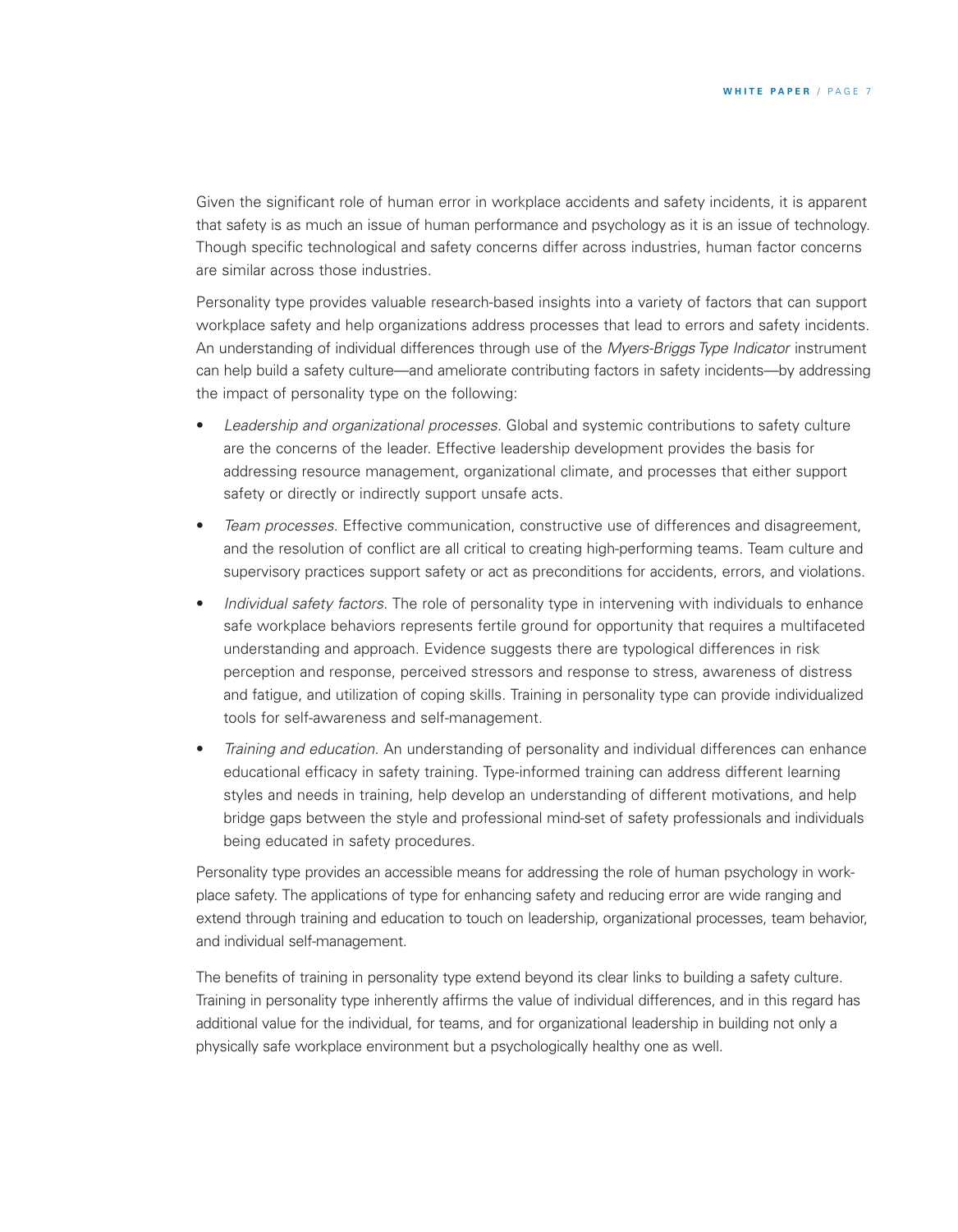#### **R E F ER E N C ES**

Allen, J., & Brock, S. A. (2000). *Health care communication using personality type: Patients are different!* London: Routledge.

Allread, W. G. (2000). *An investigation of the relationship between personality and risk factors for musculoskeletal disorders.* Columbus, OH: Ohio State University.

Blaylock, B. K. (1985). Risk perception: Evidence of an interactive process. *Journal of Business Research,* 13(3), 207–221.

Chemical Manufacturer's Association (1990). *A manager's guide to reducing human error: Improving human performance in the chemical industry.* Washington, DC: Chemical Manufacturer's Association.

Davis, M., Eshelman, E. R., & McKay, M. (2008). *The relaxation and stress reduction workbook* (2nd ed.). Oakland, CA: New Harbinger Publications.

Davis-Johnson, L. (1991). *The effects of psychological type on stress coping resources and professional burnout.* Athens, GA: Georgia State University.

Dunning, D. (2003). *Introduction to Type*® *and communication.* Mountain View, CA: CPP, Inc.

Feyer, A. M., & Williamson, A. M. (1998). Human factors in accident modelling. In Stellman, J. M. (Ed.), *Encyclopaedia of Occupational Health and Safety* (4th ed.). Geneva: International Labour Organization.

Filbeck, G., and Hatfield, P. (2005). Risk aversion and personality type. Mahwah, NJ: *The Journal of Behavioral Finance, 6*(4), 170–180.

Fitzgerald, C. (1997). Type development and leadership development: Integrating reality and vision, mind and heart. In C. Fitzgerald & L. K. Kirby (Eds.), *Developing leaders: Research and applications in psychological type and leadership development* (pp. 269–310). Boston: Nicholas Brealey.

Hammer, A., & Huszczo, G. (1996). Teams. In A. Hammer (Ed.), *MBTI* ® *applications: A decade of research on the Myers-Briggs Type Indicator* ® (pp. 81–103). Mountain View, CA: CPP, Inc.

Harker, J. B., Reynierse, J. H., & Komisin, L. (1998). Independent observer rating and the correlates of MBTI ® preference with their behavioral descriptors. *Journal of Psychological Type,* 45, 5–20.

Hirsh, S. K. (2003). *Introduction to Type*® *and teams.* Mountain View, CA: CPP, Inc.

Johnson, R. H. J. (2001). The role of the radiation safety specialist as witness: Risk communication with attorneys, judges, and jurors. *Health Physics, 81*(6), 1–9.

Killen, D., & Murphy, D. (2003). *Introduction to Type* ® *and conflict.* Mountain View: CPP, Inc.

Koh, F. C. S. (2005). *The correlation between psychological type and performance time while wearing a respirator.* College Park, MD: University of Maryland.

Kowert, P. A., & Hermann, M. G. (1997). Who takes risks? Daring and caution in foreign policy making. *Journal of Conflict Resolution, 41*(5), 611–637.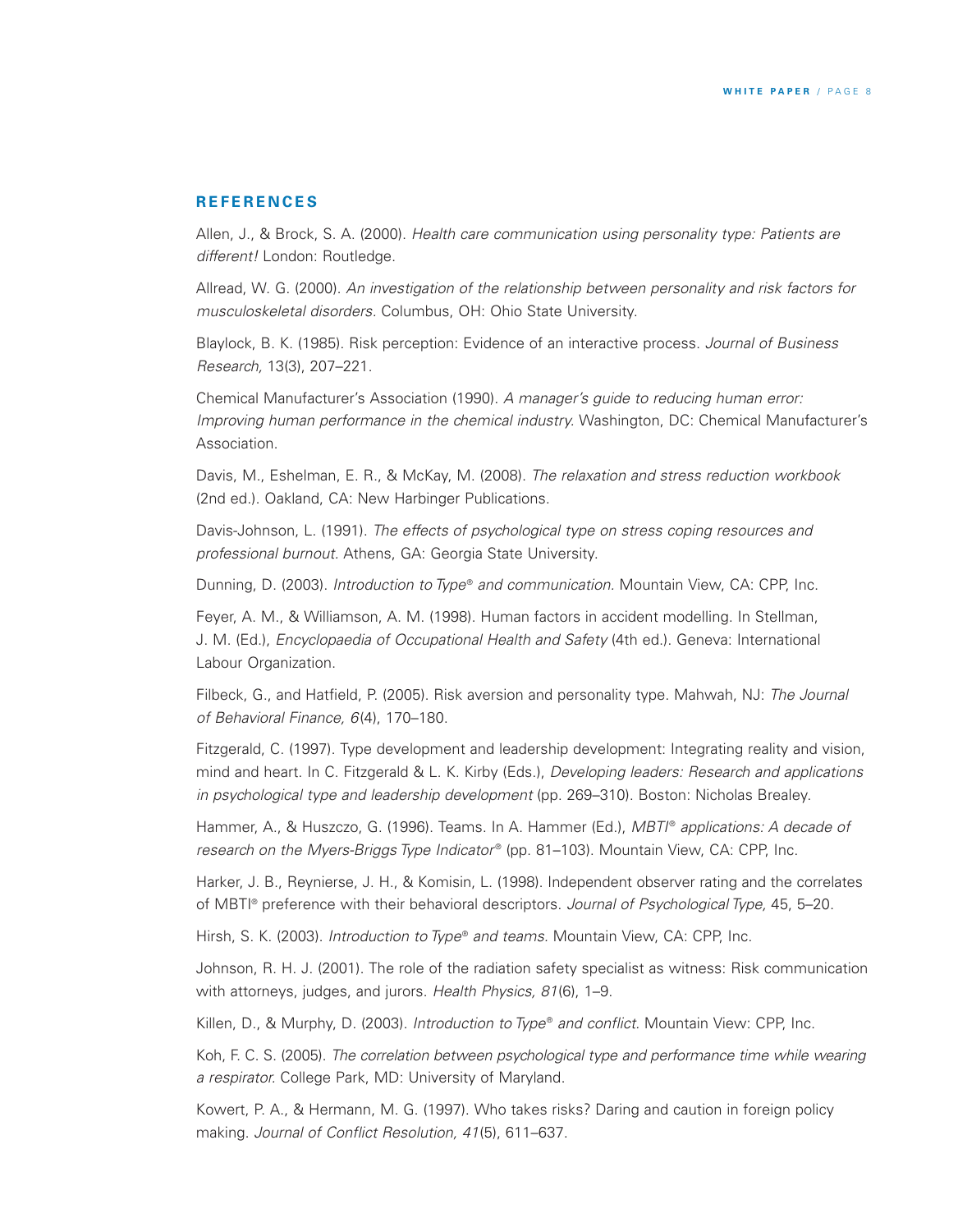Lawrence, G. (2004). *Looking at type and learning styles.* Gainesville, FL: Center for Applications of Psychological Type.

Levenson, M. R. (1990). Risk taking and personality. *Journal of Personality and Social Psychology, 58,* 1073–1080.

Li, S., & Liu, C. (2008). Individual differences in a switch from risk-averse preferences for gains to risk-seeking preferences for losses: Can personality variables predict the risk preferences. *Journal of Risk Research,* 11(5), 673–686.

Mitroff, I. I. (2004). *Crisis leadership: Planning for the unthinkable.* Hoboken, NJ: Wiley.

Quenk, N. L. (2003). *In the grip: Understanding type, stress, and the inferior function.* Mountain View, CA: CPP, Inc.

Reason, J. (1990). *Human error.* New York: Cambridge University Press.

Richmond, S. L. (2008). *Introduction to Type*® *and leadership.* Mountain View, CA: CPP, Inc.

Rifkind, L. J. (1975). *An analysis of the effects of personality type upon the risky shift in small group discussions.* Tallahassee, FL: Florida State University.

Schaubhut, N. A., & Thompson, R. C. (2008). *MBTI* ® *type tables for occupations.* Mountain View, CA: CPP, Inc.

Sentis (2013). Human error causes over 91% of incidents in oil and gas sector. 9th Annual HSE Forum in Energy, conference web page. Retrieved from http://hse.fleminggulf.com/hse-energy-forum/ human-error.

Stetson, T. E. (2007) Rules versus principles: Accountants' cognitive styles and professional penalties. *Journal of Psychological Type, 67*(12), 115–128.

Wiegmann, D. A., & Shappell, S. A. (2003). *A human error approach to aviation accident analysis: The human factors analysis and classification system.* Burlington, VT: Ashgate Publishing, Ltd.